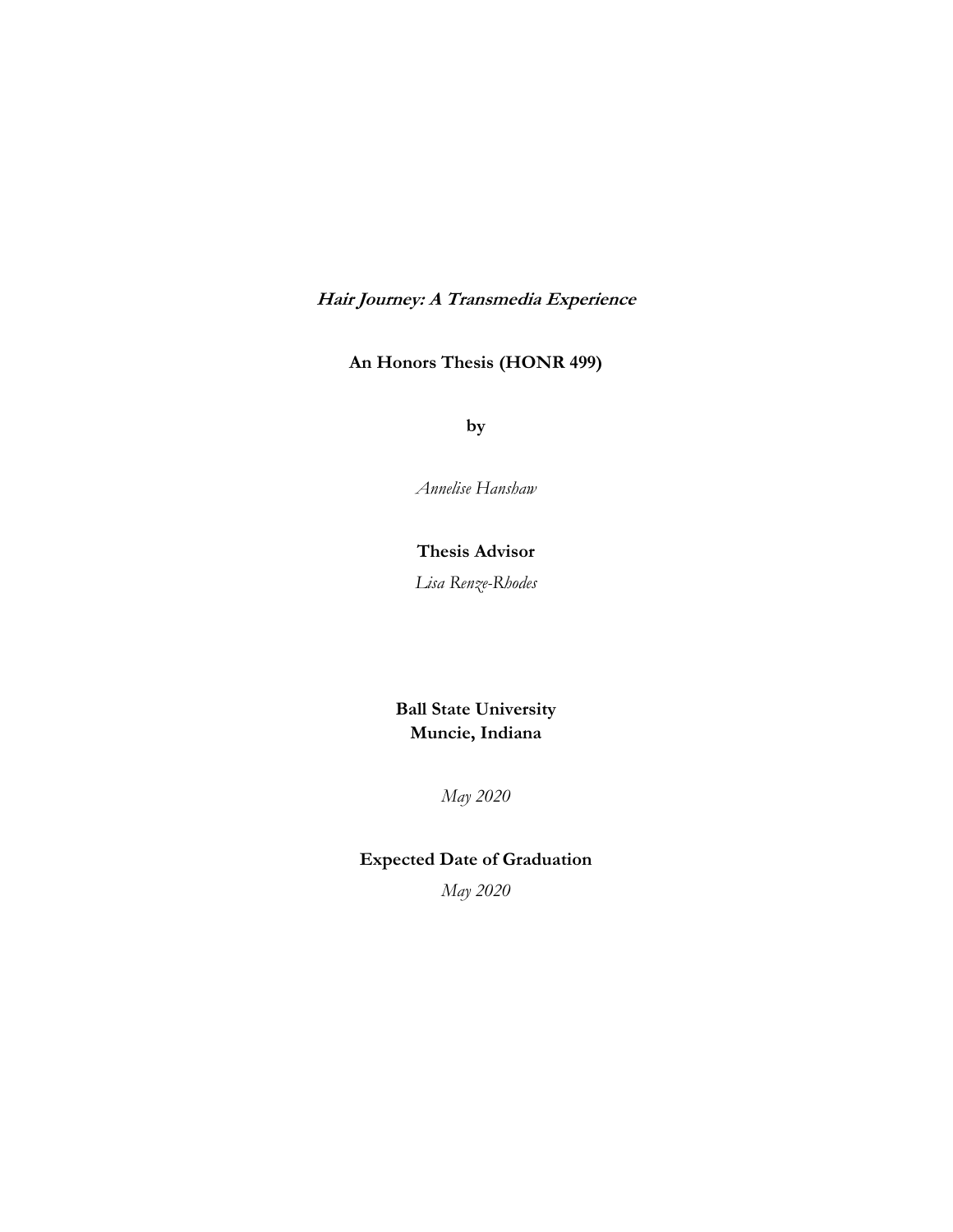#### **Abstract**

Black women in the United States are embracing their natural hair, but it's not without controversy. Perception Institute's "Good Hair" Study polled black and white women to see attitudes toward afro-textured hair. White women implicitly and explicitly preferred straight hair to textured hair. Hair discrimination in the United States dates back to slavery, extends throughout industrialization, persists in the Civil Rights Movement and is still seen today. Locks, afros, cornrows and other textured styles are viewed as unacceptable in some workplaces and schools. Men and women are told, directly and indirectly, to change their hair for a job or another opportunity. The CROWN Act was introduced in 2019 and seeks to make this discrimination illegal. Six states have passed the CROWN Act, and the bill is filed or pre-filed in almost 20 states. This project seeks to explore the opinions and treatment of afro-textured hair through first-person and historical accounts in an immersive journalistic experience. Please view my main project at

http://hairjourney.joyrnalism.com.

#### **Acknowledgments**

Lisa Renze-Rhodes has been influential throughout the last three years but especially helped as I formed this project. She was the first to encourage me to pursue the idea of hair discrimination and led me to take on the subject with sensitivity.

I also want to thank Nykasia Williams for giving me her time and trusting me with her story.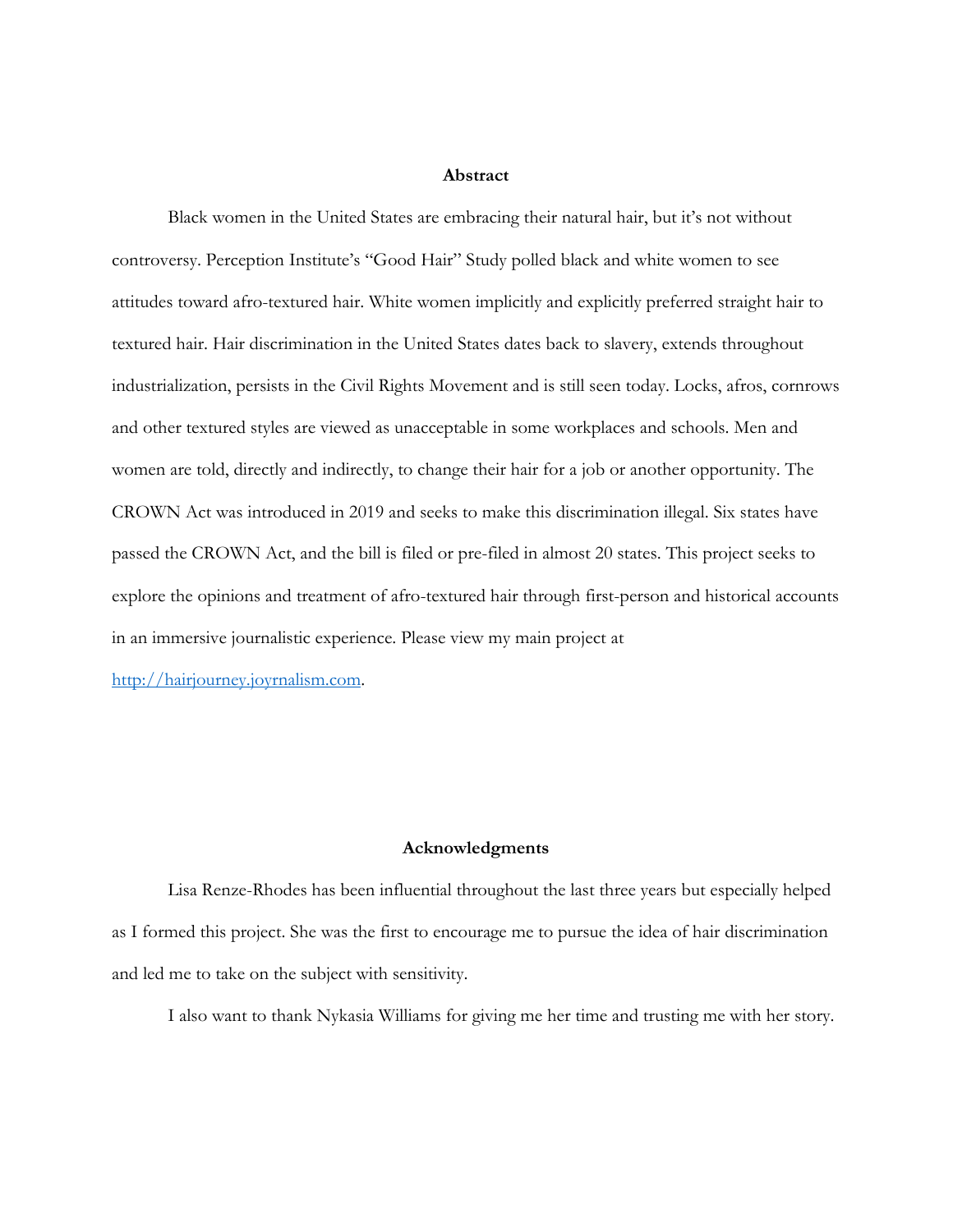#### **Process Analysis Statement**

This project began when I was scrolling through my Twitter feed. I noticed tweets about black women's natural hair, calling it unprofessional. I didn't get it, and I looked up what "4C" (the curliest hair texture) meant. After three or four tweets, I knew I wanted to write a magazine article about it and started brainstorming with my editors at Ball Bearings Magazine. We talked about dreads, curls, braids and products. I knew I had to narrow down the subject eventually, but first I had to find the right source.

As a longform journalist, I put a lot of importance on finding a person that humanizes the issue I'm discussing. I also ethically can't interview friends, so I always start by asking around. A friend of a friend is fair game. My editor, Sam, told me about a club called the Kinky Curly Alliance, a group on campus of mostly black women with natural hair. I emailed and messaged them on Facebook and Instagram. I never got a response (because the club wasn't meeting that semester), so I began searching again. I mean, I couldn't just ask a black woman with curly hair if she'd like to talk about discrimination. I wanted someone who already was outspoken about the issue and if possible, I'd like it to be a Ball State student. So I Googled and Googled and almost came up dry. I searched things like "curly hair" "Indiana" "discrimination." After a few hours and a couple email inquiries, I found a blog post by a student named Nykasia Williams. We had mutual friends on Facebook, so I felt a little less creepy sending her a message.

I met Nykasia at the library for an interview between classes, and we talked for about an hour. She told me all about how older generations in her family don't like her curls. It's not what I expected, and it wasn't a fluke. For decades, black women have kept their curls at bay to adhere to the preferences of white women. I knew I wanted to focus on this generational trend and discrimination for a longform piece, and I needed good statistics to show that Nykasia's experience is shared by many others. I looked for studies on hair, and I found Perception Institute's "Good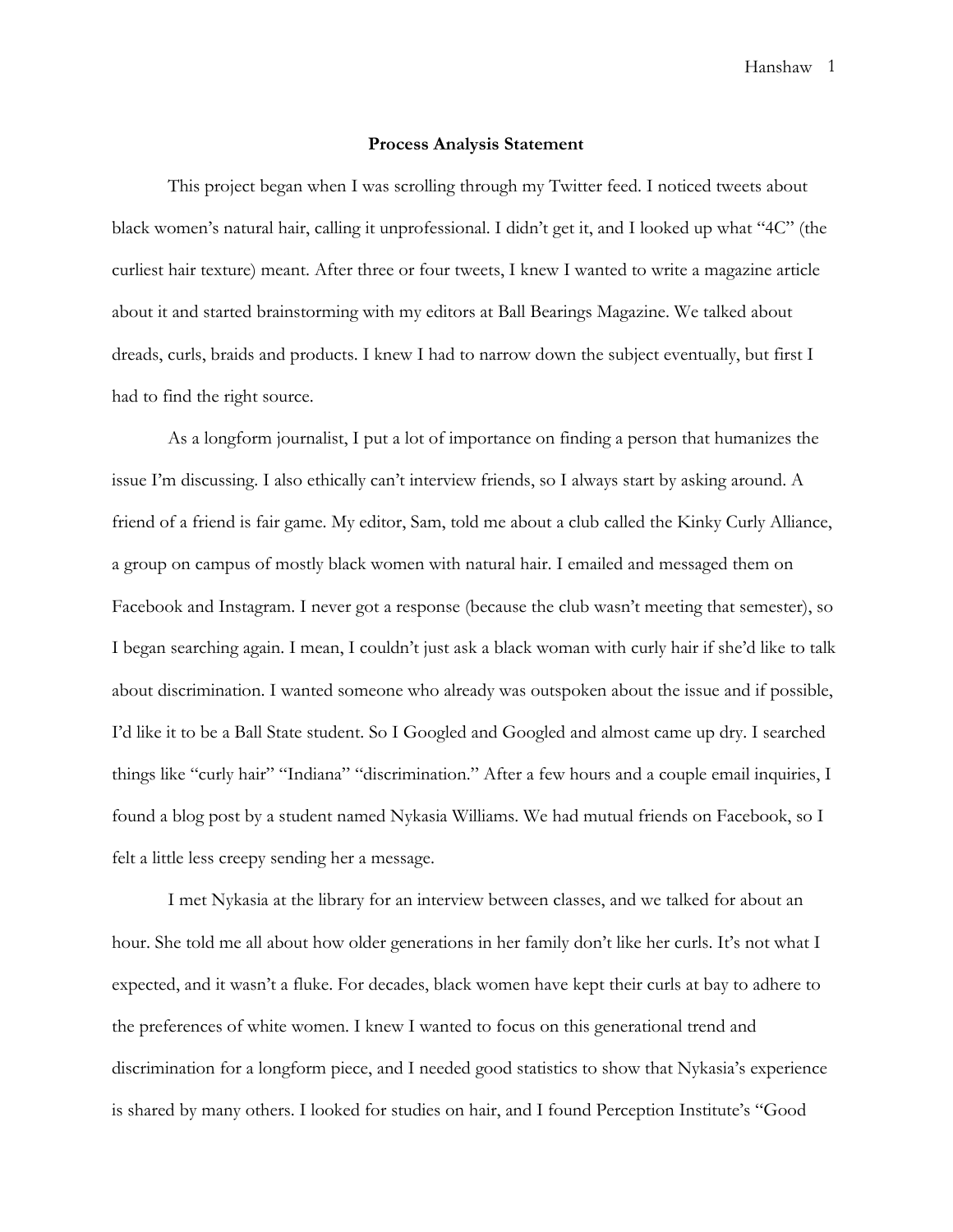Hair" study. The numbers astonished me. The white women surveyed gave afro-textured hair low marks for professionalism and beauty, half the score they gave long, loose curls. I contacted the researchers for an expert source for my story and got an interview with Jessica MacFarlane. She told me that many women called to express their gratitude; the results of the study affirmed their experience with discrimination.

After the interview with Jessica, I wrote my final draft and started brainstorming graphics and more components. This story was special, and I wanted to turn it into a learning opportunity about more than hair. There was a lot to cover, but I knew readers wouldn't read more than four or five pages about the topic. I was already very engrossed in the subject, so I wanted to continue writing about it as my honors thesis. But I knew I didn't want to serve a niche audience like a research paper would. I wanted to reach wider and bring both entertainment and educational value to someone that may not necessarily want to hear about black hair, so I thought I'd put my design skills to work. I had been learning about transmedia storytelling, which is just using multiple elements and formats to get readers engaged in a story. I've learned how to do basic coding in my free time, so I thought if I could apply those skills, I could teach a lot of information to a wide array of readers.

I created a subdomain of my portfolio website and chose hair journey because Nykasia calls her experience a "natural hair journey." I used WordPress as a website builder and customized a theme to fit my story. Then, I wanted to create an interactive graph for the data on afros. I tried three different types of graphs, scrapping hours of work until I found the right one. I wanted a streamlined bar graph that compared white and black women's opinions and adapted some opensource JavaScript from D3. I liked that the graph morphed from one set of data, the black women's ratings, to the other, the white women's ratings.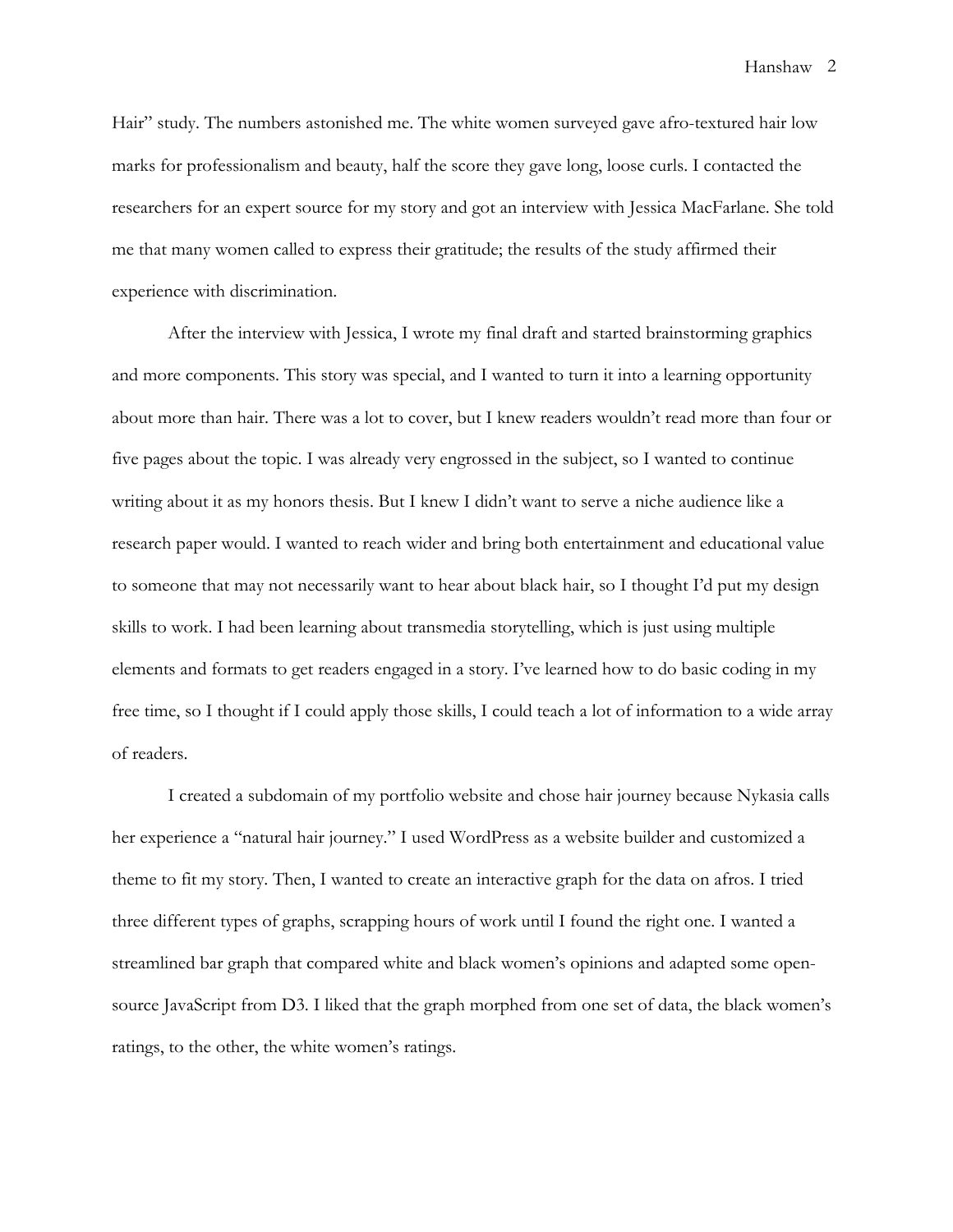I touched on some of the historic moments of natural hair, like the invention of hair relaxer, but I really wanted to expand upon it. I thought about making a page on Madam C. J. Walker and the new Netflix series about her, "Self Made." The series received a lot of negative reviews, so I figured I could put her into a timeline. I started it by making a list of events I knew I wanted to highlight and dug through countless Essence articles about hair to make sure I understood styles over time. (Essence, notably, is a fully black-owned magazine that began as such in 1970 and was owned by Time Inc. from 2005-2018. The new owner, Essence Ventures is a company founded by Richelieu Dennis who started out in business making natural hair and beauty products.) I wrote a small piece for each event or period in time and sourced images for about half. I only used pictures with permissions through Creative Commons because media outlets can't borrow photos, and I wanted to adhere to the journalism industry's standards.

There's a ton of resources about hair discrimination. I'm far from the first person to write about the topic, but I have approached it differently than others. As journalists, we may publish similar topics but form our own angles and stories. It's important for multiple outlets to write about issues to expose them to as many people as possible. Those who read "Hair Journey" may not have seen other great articles on the subject, so I wanted to make a library of the other good articles and creations I've found. There's "Hair Love," an Oscar-winning short film based on the book of the same title. I couldn't leave this out of my website, so I created pages for creative works and news articles. And since my awareness came from tweets, I made a page and embedded tweets about natural hair. Just like a traditional research paper references good works, journalistic pieces embed or link out to resources. I've linked to my research throughout the site, just as you'd see in a piece on The Atlantic's website.

I styled the website similarly to those of major media outlets. I wrote in AP style, a set of guidelines by the Associated Press that is the standard for journalists around the world. I've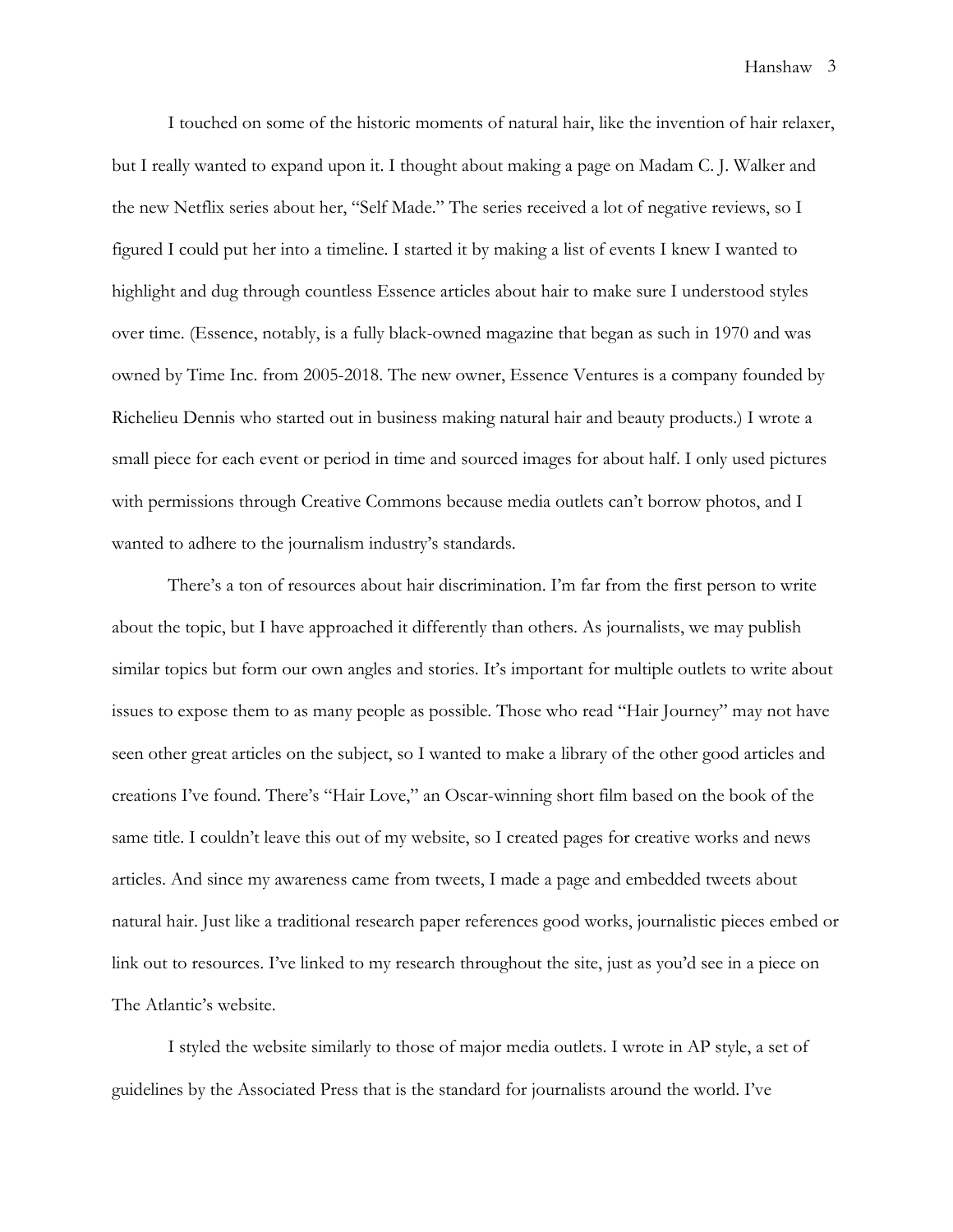hyperlinked my sources, and I've only used photos that are licensed by Creative Commons, or those acquired from my sources or taken by me for this project. These industry standards make my formatting different than if I were to write a research paper, though these articles have the same hours of research. My project is also creative in nature because I had to create a website, art, code graphics and map out a user experience. The writing is also more creative in nature than my research papers. For a journalistic piece, I have to write in layman's terms, to do all I can to connect with the audience, but also make it interesting through creative writing techniques.

I wanted to explore videography and record a man's testimony about dreads, since hair discrimination isn't just a female thing. I'm acquainted with a hip hop artist named LJ who shared about his dreads during a concert, and I asked him if he'd be comfortable sharing his story for the project. The COVID-19 stay-at-home orders hit before I had the chance to produce my video, so I gave him some questions to answer in a quick video taken on his phone. I added subtitles for accessibility and improved the audio and video quality. To accompany his video, I researched more about dreads to give some more background on the style and wrote a small story.

The COVID-19 pandemic forced me to change my imagery too. I was going to photograph my source for the longform piece, but she quarantined with her parents. So, I asked her for childhood pictures as a fun way for readers to see a piece of her and also see how hair changes as she matured. I used those photos in a sidebar running alongside the text story, and I think it's a nice addition that relates readers back to her. So for the featured image, I made an illustration in Adobe Illustrator. I wanted to show the frustration hot combs can cause. My source told me her mom would heat it on the oven, so I wanted to show that. I added smoke to show how hot and painful the comb can be. I also illustrated the image on the homepage using public domain images. I wanted a girl and woman with natural hair on either side to show the coming-of-age part of the story. The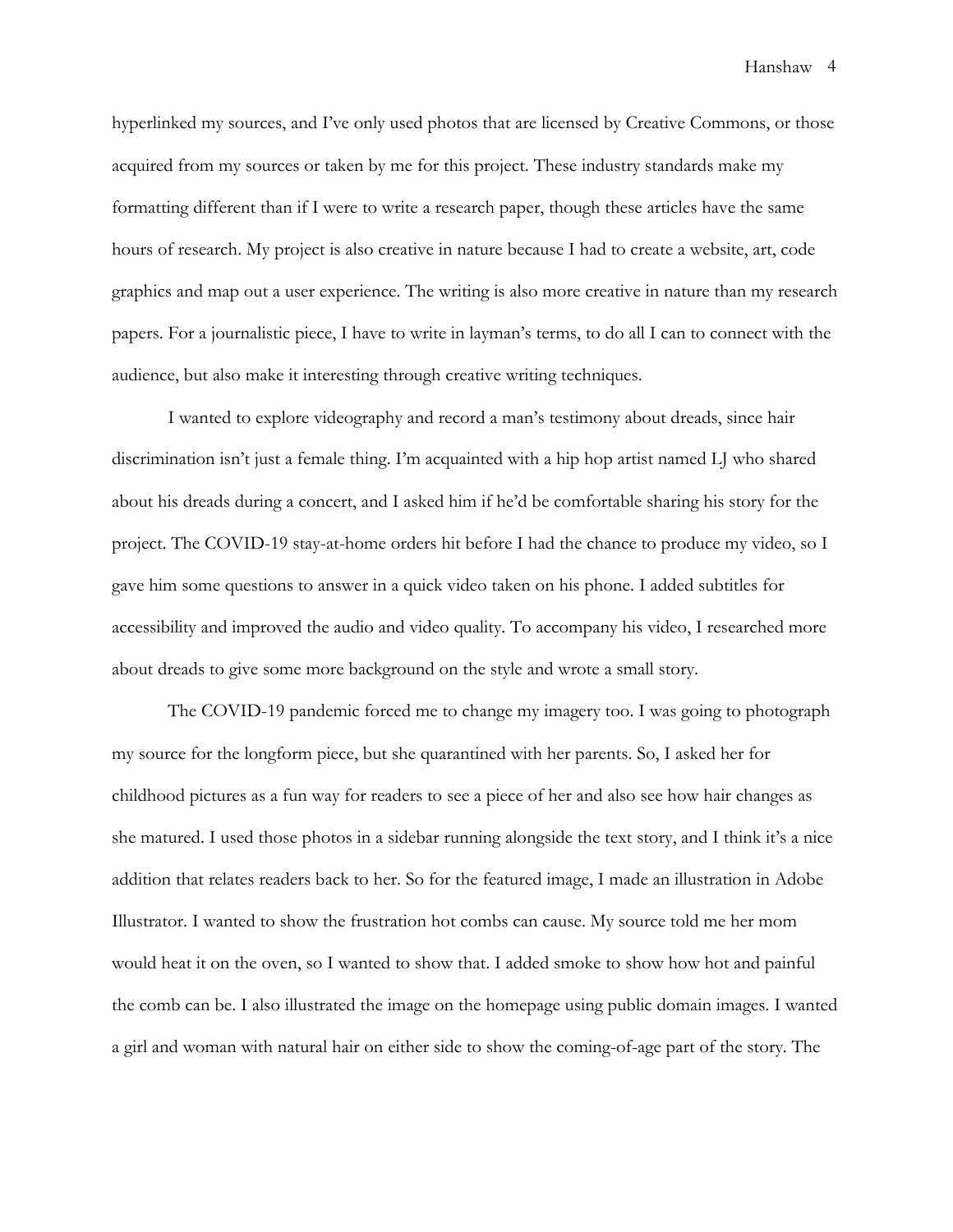stay-at-home order also inspired my timeline page. I was planning on looking at products in a variety of stores, so I chose content I could research from home.

I've enjoyed exploring transmedia storytelling through creating this project. I modeled it after some of my favorite special projects in large papers like The New York Times. My inspiration usually has a team of people for the story, but I wanted to try it as a one-woman show. I like to learn how to create different media, and this project really shows my breadth. "Hair Journey" not only explores hair discrimination but also transmedia storytelling, and the amplified educational resource it can provide to a large audience.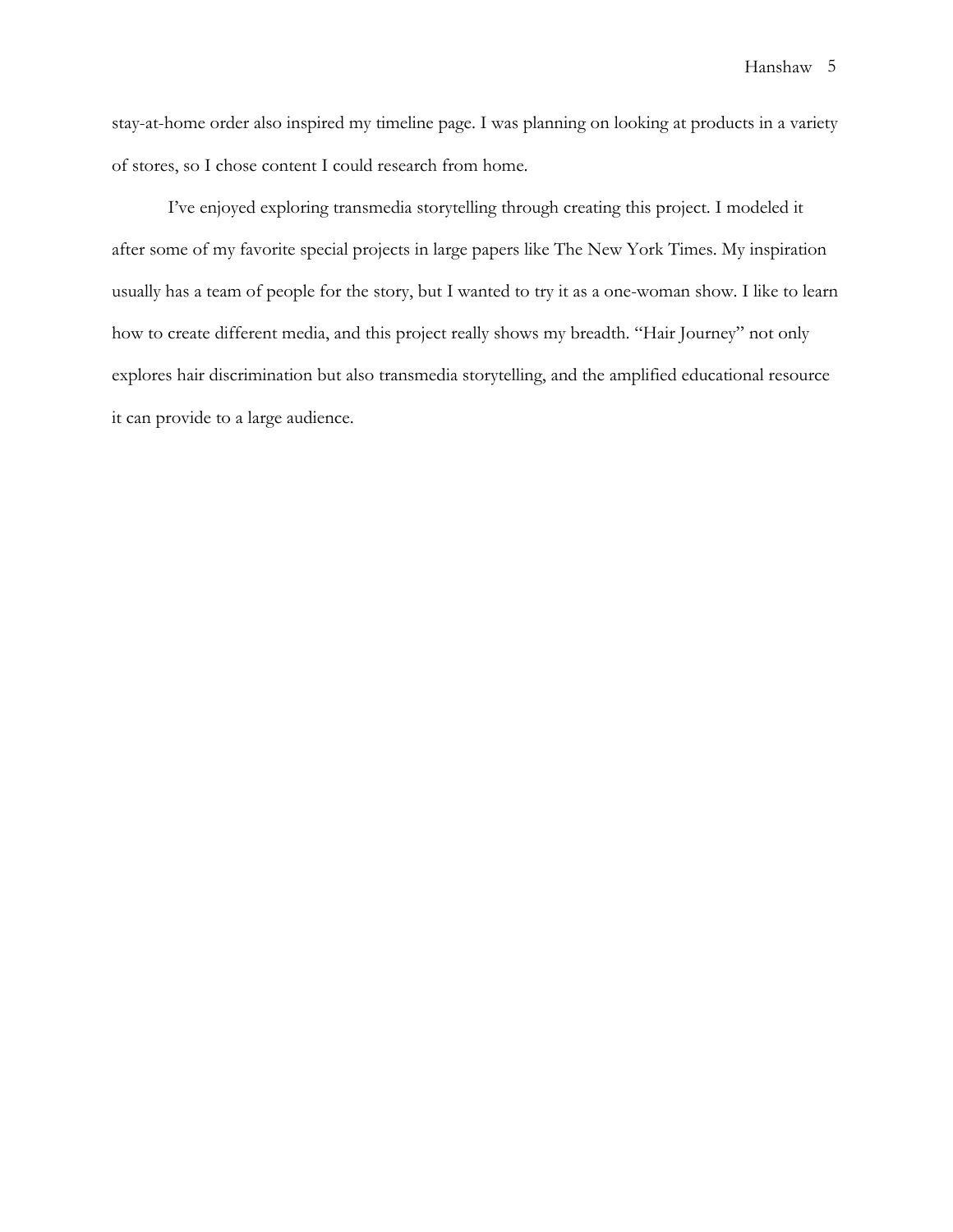Please view my main project at **http://hairjourney.joyrnalism.com**.